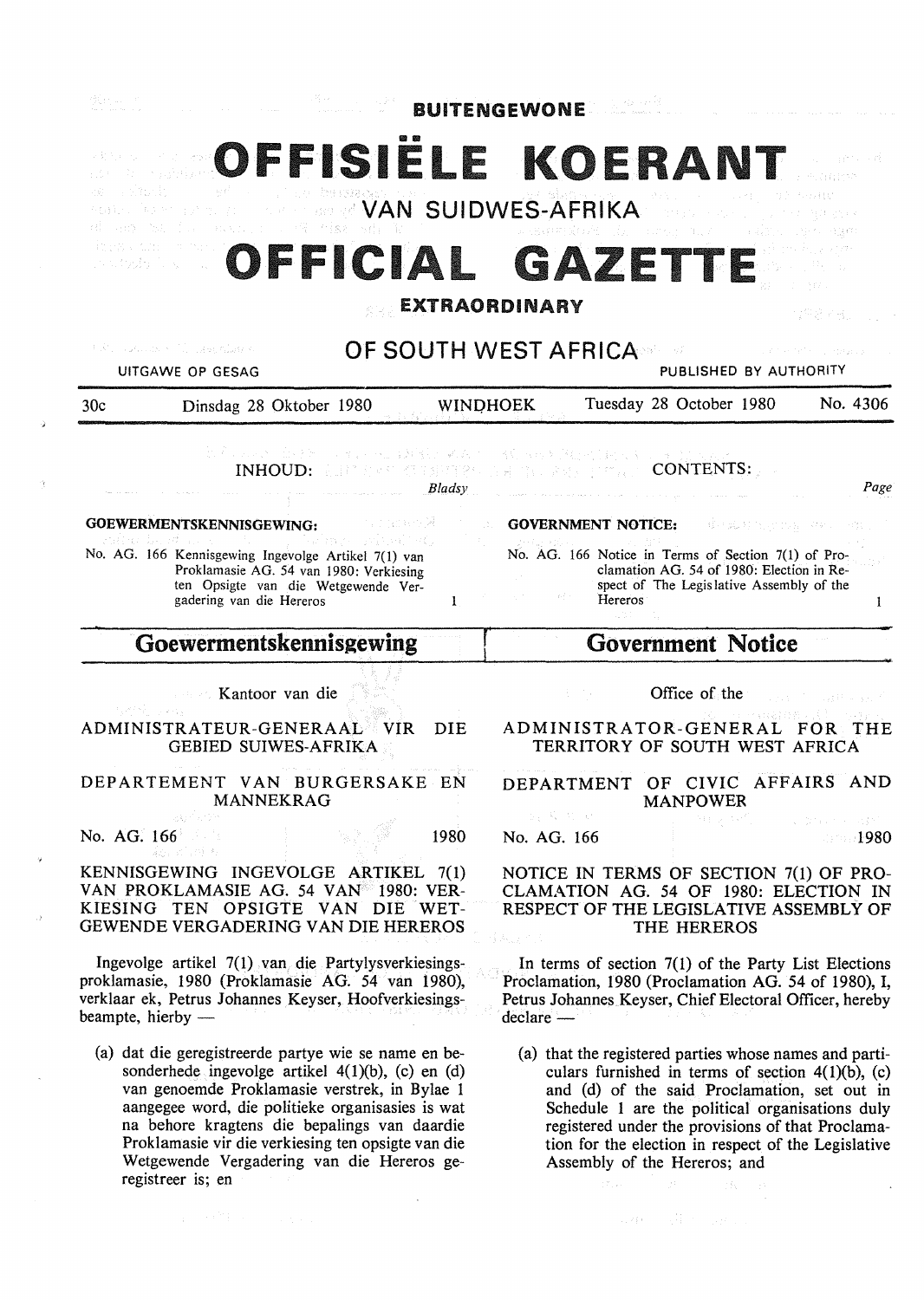$\bar{\beta}$ 

 $\bar{\bar{z}}$ 

 $\lambda$ 

 $\bar{\beta}$ 

| (b) dat die persone wie se name en identiteits-<br>(b) that the persons whose names and identity<br>agent.<br>P<br>nommers op die lys van kandidate van elke<br>numbers appear on the list of candidates of each<br>$\label{eq:G1} \mathcal{E} \left( \frac{\partial \mathcal{L}^{\text{M}}_{\text{R}} \mathcal{L}^{\text{M}}_{\text{R}} \mathcal{L}^{\text{M}}_{\text{R}} \right) = 0.$<br>sodanige geregistreerde party vir genoemde ver-<br>such registered party for the said election, as<br>kiesing verskyn, soos deur elke sodanige party<br>drawn up by each such party in terms of section<br>ingevolge artikel 5 van genoemde Proklamasie<br>5 of the said Proclamation and set out in<br>opgestel en in Bylae 2 aangegee, as die kandidate<br>Schedule 2, have been nominated as the candi-<br>van elke sodanige party vir genoemde verkiesing<br>dates of each such party for the said election.<br>genomineer is. |                                                                                                                              |                                                                                                                                                                                                                                                                                                                                                                                                                                                                                                                                                     |                                                                                                       |  |
|--------------------------------------------------------------------------------------------------------------------------------------------------------------------------------------------------------------------------------------------------------------------------------------------------------------------------------------------------------------------------------------------------------------------------------------------------------------------------------------------------------------------------------------------------------------------------------------------------------------------------------------------------------------------------------------------------------------------------------------------------------------------------------------------------------------------------------------------------------------------------------------------------------------------------------|------------------------------------------------------------------------------------------------------------------------------|-----------------------------------------------------------------------------------------------------------------------------------------------------------------------------------------------------------------------------------------------------------------------------------------------------------------------------------------------------------------------------------------------------------------------------------------------------------------------------------------------------------------------------------------------------|-------------------------------------------------------------------------------------------------------|--|
| P. J. KEYSER                                                                                                                                                                                                                                                                                                                                                                                                                                                                                                                                                                                                                                                                                                                                                                                                                                                                                                                   | <b>Manual Printing P. J REYSER</b>                                                                                           |                                                                                                                                                                                                                                                                                                                                                                                                                                                                                                                                                     |                                                                                                       |  |
| Hoofverkiesingsbeampte Windhoek, 21 Oktober 1980 Chief Electoral Officer<br>and the company of the authors                                                                                                                                                                                                                                                                                                                                                                                                                                                                                                                                                                                                                                                                                                                                                                                                                     |                                                                                                                              |                                                                                                                                                                                                                                                                                                                                                                                                                                                                                                                                                     | Windhoek, 21 October 1980<br>299 - 1941 - 230 - 241 AM                                                |  |
|                                                                                                                                                                                                                                                                                                                                                                                                                                                                                                                                                                                                                                                                                                                                                                                                                                                                                                                                | The second contract of the second $\mathbf{BYLAE}$ if $\mathbf{1}$ / SCHEDULE $\mathbf{1}$ .                                 | .<br>1990 - Paul Barnett, amerikansk filosof (* 1920)                                                                                                                                                                                                                                                                                                                                                                                                                                                                                               |                                                                                                       |  |
|                                                                                                                                                                                                                                                                                                                                                                                                                                                                                                                                                                                                                                                                                                                                                                                                                                                                                                                                | NAAM EN BESONDERHEDE VAN GEREGISTREERDE PARTYE/<br>NAME AND PARTICULARS OF REGISTERED PARTIES                                |                                                                                                                                                                                                                                                                                                                                                                                                                                                                                                                                                     |                                                                                                       |  |
| Naam van geregistreerde<br>party/<br>Name of registered party                                                                                                                                                                                                                                                                                                                                                                                                                                                                                                                                                                                                                                                                                                                                                                                                                                                                  | Afkorting van naam van<br>party of vereniging van<br>partye/<br>Abreviation of name of<br>party or association of<br>parties | Kenteken/<br>Distinctive symbol $\vert$                                                                                                                                                                                                                                                                                                                                                                                                                                                                                                             | Adres van hoofkantoor/<br>Address of head office                                                      |  |
| National Unity Demo-<br>cratic Organisation or<br>$(N.U.D.O)$ and the set of $N$<br>2005年1月,1998年2月,1998年1月,1999年5月,1998年                                                                                                                                                                                                                                                                                                                                                                                                                                                                                                                                                                                                                                                                                                                                                                                                      | $\begin{array}{ccc} \bullet & \bullet & \bullet & \bullet \end{array}$<br>■センターのように過ぎるその                                     |                                                                                                                                                                                                                                                                                                                                                                                                                                                                                                                                                     | 25.5 20 God 12 10 12 13 5 10 Fax 1<br><b>Posbus/</b><br>P.O. Box 5050<br>Windhoek <b>Mark</b><br>9000 |  |
| 经海损 计程序<br>Albert 1<br>조소 五주 눈을<br>Nudo Progressive Party of<br>Namibia<br>心默、不一定。所以人民的事,不愿以下                                                                                                                                                                                                                                                                                                                                                                                                                                                                                                                                                                                                                                                                                                                                                                                                                                  | (日明月 産者行)<br>$\sim 310$<br><b>NPPN</b><br>电线 医胸膜炎 计控                                                                         |                                                                                                                                                                                                                                                                                                                                                                                                                                                                                                                                                     | 新闻版 的复数<br>Posbus/<br>P.O. Box 7150<br>Windhoek<br>9000 37 5 22 12 1<br>せっきんひん きらく 佐藤 シリー             |  |
| しょうしょ たんしろおもうほし<br>きょうしゃ こうしょうほうきょ<br>激発症 机钻 计目的<br>马利县 高温 病人 计循环接收 日志<br>no 1994<br><b>BYLAE 2 / SCHEDULE 2</b>                                                                                                                                                                                                                                                                                                                                                                                                                                                                                                                                                                                                                                                                                                                                                                                                               |                                                                                                                              |                                                                                                                                                                                                                                                                                                                                                                                                                                                                                                                                                     |                                                                                                       |  |
| ser safe del grafi estre l'att del<br><b>EXECUTE LYS VAN KANDIDATE / LIST OF CANDIDATES</b><br>ZARANG OKO SESPAN<br>せんせいせい食べ いっとゆき<br>Concept Southern I<br>NATIONAL UNITY DEMOCRATIC ORGANISATION OR N.U.D.O.<br>ਜਾਂ ਸੂਨੀਲ ਦੀ ਫ਼ਰਦਰਜ਼ਨ                                                                                                                                                                                                                                                                                                                                                                                                                                                                                                                                                                                                                                                                                        |                                                                                                                              |                                                                                                                                                                                                                                                                                                                                                                                                                                                                                                                                                     |                                                                                                       |  |
| そのことにも、このは、NBCの「そっぴ ねんな ひゃんせい」 しゃくいまわたいい<br><b>Example 21 National National National Act of American Act of Act of Act of Act of Act of Act of Act of Act of Act of Act of Act of Act of Act of Act of Act of Act of Act of Act of Act of Act of Act of Act of Act of Act of</b><br>Name of candidate<br>restaurant aus Caracter aus aus au Processe                                                                                                                                                                                                                                                                                                                                                                                                                                                                                                                                                                           |                                                                                                                              | <b>Mentiteitsnommer/ Market School</b><br><b>Committee of the series of Identity Number</b> 1998 and<br>$\mathbb{W}^{1}_{\mathcal{V}}\left(\mathbb{R}^{n}\right)\cong\mathbb{W}^{1}_{\mathcal{V}}\left(\mathbb{W}^{1}_{\mathcal{V}}\right)\oplus\mathbb{W}^{1}_{\mathcal{V}}\left(\mathbb{W}^{1}_{\mathcal{V}}\right)\oplus\mathbb{W}^{1}_{\mathcal{V}}\left(\mathbb{W}^{1}_{\mathcal{V}}\right)\oplus\mathbb{W}^{1}_{\mathcal{V}}\left(\mathbb{W}^{1}_{\mathcal{V}}\right)\oplus\mathbb{W}^{1}_{\mathcal{V}}$<br>(4) L. Ye 横向的的 Sounday St. Server | 医原子宫 医双角的 医血管 经转让人的转让人的时间 网络鬣尾 医红色 医心理                                                                |  |
| <b>1. Ferdinand Ripuree Meroro</b>                                                                                                                                                                                                                                                                                                                                                                                                                                                                                                                                                                                                                                                                                                                                                                                                                                                                                             | 医心内室 经经济公司                                                                                                                   | $\sim$ 2000 $\sim$ 1000 $\approx$ 420505 06 0005 6 $\sim$ 420505 06 0005 6 $\sim$<br>$\Omega_{\mathcal{C}} = \mathcal{O}(\mathcal{C}_{\mathcal{C}}^{(1)} \otimes \mathcal{C}_{\mathcal{C}}^{(1)}) \otimes \mathcal{C}_{\mathcal{C}}^{(1)} \otimes \mathcal{C}_{\mathcal{C}}^{(1)} \otimes \mathcal{C}_{\mathcal{C}}^{(1)} \otimes \mathcal{C}_{\mathcal{C}}^{(1)} \otimes \mathcal{C}_{\mathcal{C}}^{(2)} \otimes \mathcal{C}_{\mathcal{C}}^{(3)} \otimes \mathcal{C}_{\mathcal{C}}^{(4)}$                                                          |                                                                                                       |  |
| 2. Gideon Heinrich Kaumbi                                                                                                                                                                                                                                                                                                                                                                                                                                                                                                                                                                                                                                                                                                                                                                                                                                                                                                      |                                                                                                                              |                                                                                                                                                                                                                                                                                                                                                                                                                                                                                                                                                     | 350208 06 0013 0                                                                                      |  |
| 3. Christoph Tijikundisa                                                                                                                                                                                                                                                                                                                                                                                                                                                                                                                                                                                                                                                                                                                                                                                                                                                                                                       |                                                                                                                              |                                                                                                                                                                                                                                                                                                                                                                                                                                                                                                                                                     | 521025 06 0026 1                                                                                      |  |

 $\bar{\beta}$ 

 $\mathcal{L}$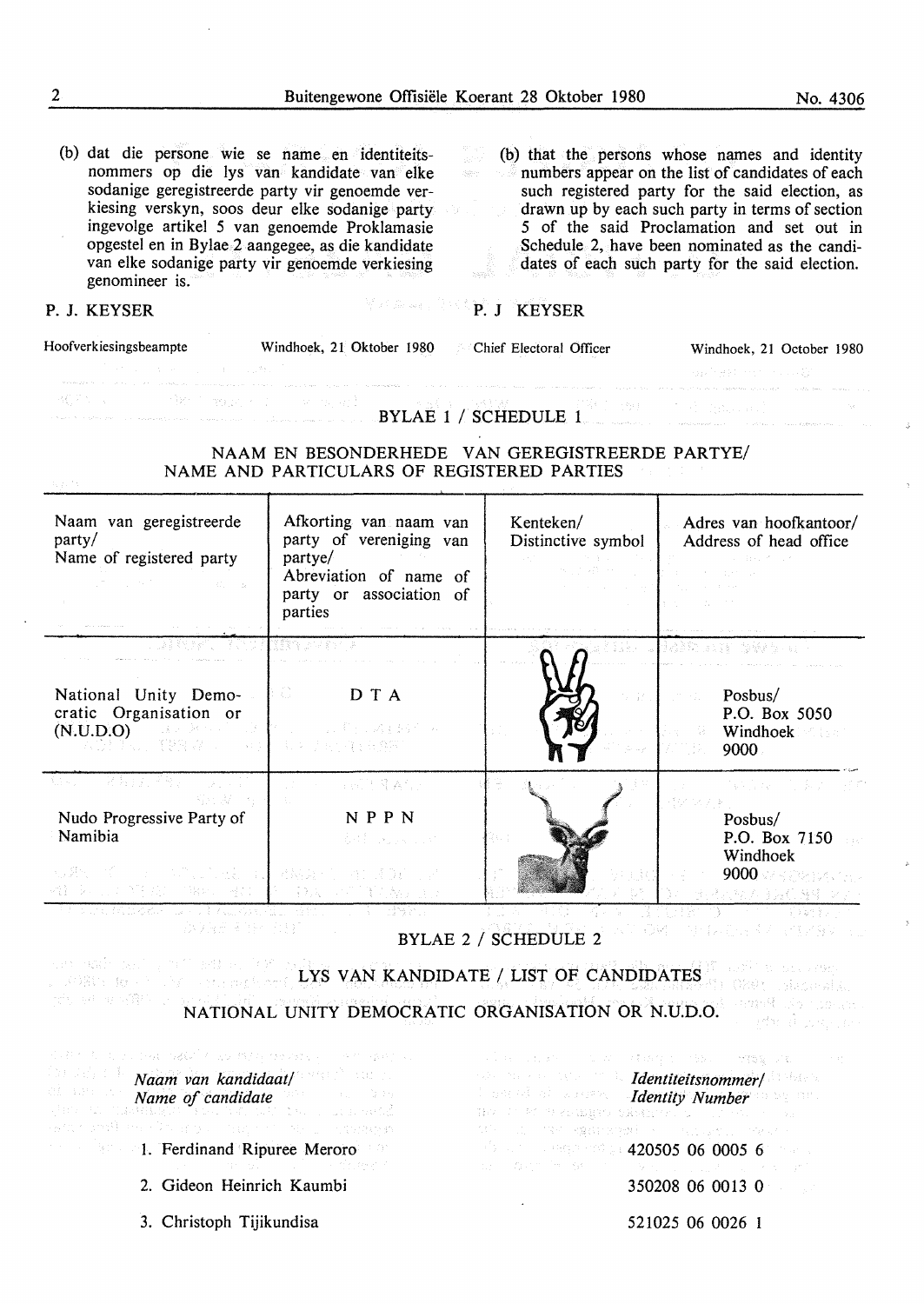$\bar{z}$ 

 $\tilde{\mathcal{I}}$ 

 $\ddot{\phantom{a}}$ 

| 4. Gottlob Hengombe Mbaukua                                       | 340506 06 0003 7 |
|-------------------------------------------------------------------|------------------|
| 5. Lucius Kozosi                                                  | 371206 06 0003 5 |
| 6. Erastus Tjejamba                                               | 361125 06 0004 1 |
| 7. Stefanus Tjozongoro                                            | 230111 06 0021 4 |
| 8. Eliakim Goerge Kaambo                                          | 270307 06 0011 0 |
| 医心腹部瘤 医异位骨折<br>$\pm$ 100 $\pm$ 100 $^{-1}$<br>9. Siegfried Kahiha | 400130 06 0015 9 |
| 10. Festus Kamburona                                              | 300820 06 0041 3 |
| 11. Zebedeus Tjiramba                                             | 370420 06 0013 7 |
| 12. Olifant Muhata Kuturi Kapi                                    | 390508 06 0001 5 |
| 13. Niklaas Tjipetekera                                           | 540505 06 0091 7 |
| 14. Rinaani Kandirikirira<br>184737                               | 301016 06 0011 4 |
| 15. Walter Hans Kamuingona                                        | 300317 06 0011 6 |
| 16. Augustinus Upendura                                           | 421217 06 0011 2 |
| 17. Liebhard Tjongarero                                           | 301027 06 0002 2 |
| 18. Urbans Karamata                                               | 410902 06 0011 1 |
| 19. Edward Kavanivi                                               | 330825 06 0009 8 |
| 20. Imanuel Katambo                                               | 291010 06 0019 8 |
| 21. Teotol Tjiriange                                              | 150515 06 0014 3 |
| 22. Efraim Uazenga                                                | 310727 06 0020 7 |
| 23. Benestus Mate                                                 | 250825 06 0014 6 |
| 24. John Hosea Kaaronda                                           | 290906 06 0015 9 |
| 25. Benjamin Kahikopo                                             | 510821 06 0003 4 |
| 26. Engelhard Upora                                               | 350822 06 0001 5 |
| 27. Alfons Mbatjieua Kanduuombe                                   | 500101 06 0029 4 |
| 28. Mateus Ruhozu                                                 | 400116 06 0003 4 |
| 29. Markus Nderura                                                | 201225 06 0001 2 |
| 30. Filimon Katupa                                                | 380127 06 0001 0 |
| 31. Gideon Kaukumangera                                           | 510907 06 0033 1 |
| 32. Urbanus Jaepa                                                 | 481010 06 0053 9 |
| 33. Obed Muruko                                                   | 340304 06 0029 6 |

3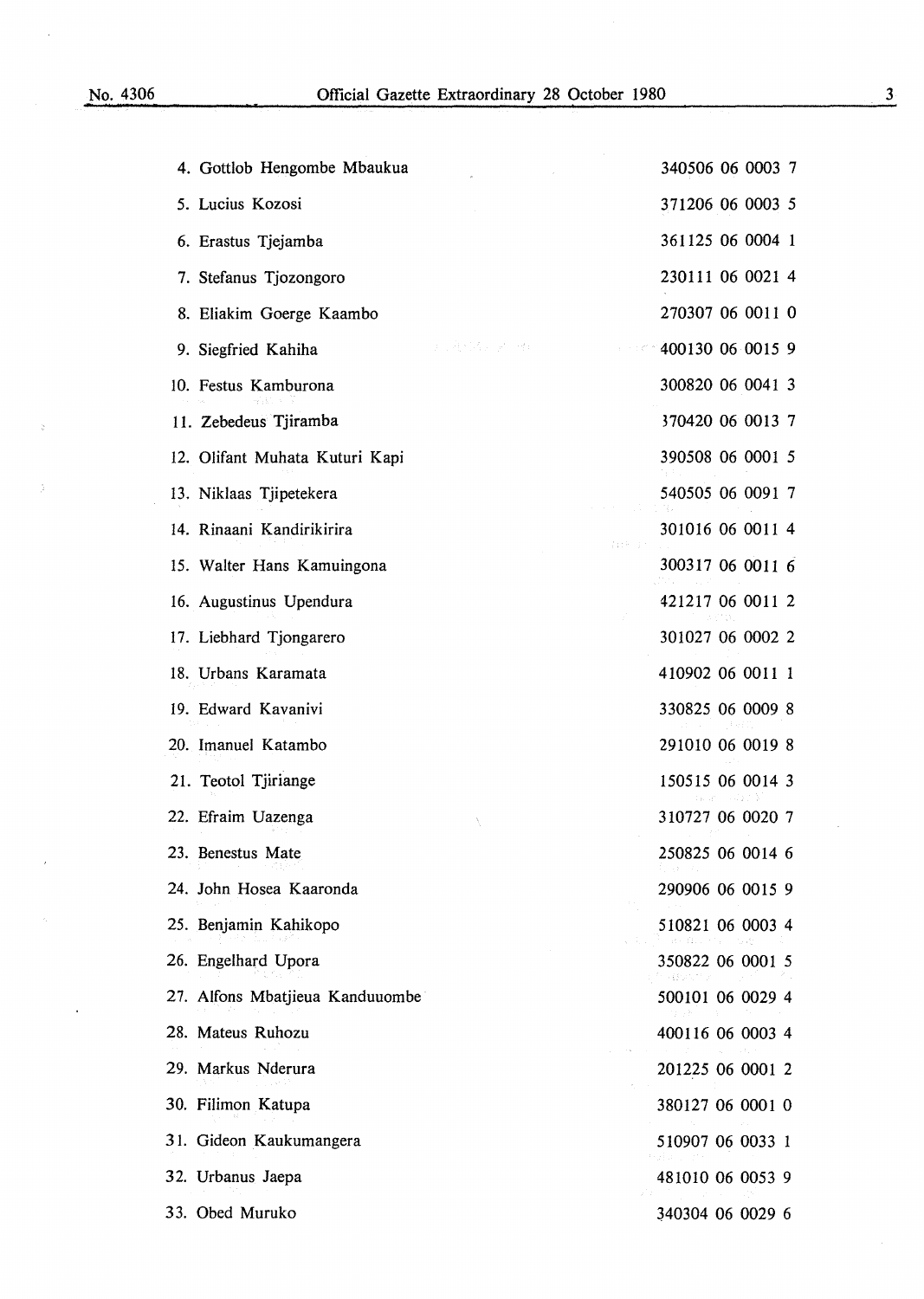$\hat{\mathbf{z}}$ 

No. 4306

 $\hat{\vec{r}}$ 

 $\hat{\lambda}$ 

 $\hat{\chi}$ 

 $\hat{\mathbf{t}}$ 

| 34. Alfred Mureti                                                                                                                                                                                                                                           | $391123$ 06 0005 3                                                                                                                                                       |
|-------------------------------------------------------------------------------------------------------------------------------------------------------------------------------------------------------------------------------------------------------------|--------------------------------------------------------------------------------------------------------------------------------------------------------------------------|
| 35. Lucius Muroua                                                                                                                                                                                                                                           | 230207 06 0008 9                                                                                                                                                         |
| MAG SALE TELENT                                                                                                                                                                                                                                             | 국내 95년에 2017년                                                                                                                                                            |
| P (200 PD 13 (RF)                                                                                                                                                                                                                                           | t samedit e neve                                                                                                                                                         |
| 如 注解的 计选择程序区                                                                                                                                                                                                                                                | 将数据: Navarril 12 HBC (1999) (1999) (1999)                                                                                                                                |
| NUDO PROGRESSIVE PARTY OF NAMIBIA                                                                                                                                                                                                                           | Philad X (1975)                                                                                                                                                          |
| ( ) 解析 ( ) + ( ) 提升行业<br>Naam van kandidaat/<br>Name of candidate                                                                                                                                                                                           | ars dan 2007 a<br>Identiteitsnommer/<br><b>Identity Number</b>                                                                                                           |
| 3. 一路, 一路, 机高效,<br>1. Johannes Tjerije<br>한 대체 보니 나.                                                                                                                                                                                                        | 190714 06 0012 5                                                                                                                                                         |
| 2. Johannes Paulus Karuaihe                                                                                                                                                                                                                                 | 251202 06 0003 4                                                                                                                                                         |
| 3. Rehabeam Uazukuani                                                                                                                                                                                                                                       | 221105 06 0005 1                                                                                                                                                         |
| Fare production of the<br>4. Ewald Kaveterua                                                                                                                                                                                                                | 经实质的 计可图<br>201225 06 0017 0                                                                                                                                             |
| <b>(株) ピックエス</b><br>5. Josaphat Tjaveondja                                                                                                                                                                                                                  | $121026\ 06\ 0005\ 3$                                                                                                                                                    |
| $\label{eq:R1} \mathcal{L} \propto \mathcal{L}^2_{\rm eff} \left( \frac{1}{2} \mathcal{L} \right) \left( \frac{2}{\sqrt{2}} \mathcal{L} \right)^{1/2} \left( \frac{1}{2} \mathcal{L} \right) \left( \frac{1}{2} \mathcal{L} \right)$<br>6. Erastus Muvangua | 12 W O<br>250101 06 0006 6                                                                                                                                               |
| $\sqrt{1-\gamma}$ and $\gamma$<br>7. Jan Paporo                                                                                                                                                                                                             | 250721 06 0006 7                                                                                                                                                         |
| r 朝陽 森 - Jane<br>8. Dawid Tjindjumba                                                                                                                                                                                                                        | 401210 06 0068 3                                                                                                                                                         |
| 9. Benhard Kahikumunu                                                                                                                                                                                                                                       | 450909 06 0057 9                                                                                                                                                         |
| 한 사람들이 아니?<br>10. Josua Kamberipa                                                                                                                                                                                                                           | 170422 06 0001 9                                                                                                                                                         |
| 11. Elia Eerike Tjerije                                                                                                                                                                                                                                     | 470920 06 0022 5                                                                                                                                                         |
| <b>SALE STATE</b><br>一城區<br>12. Joseph Karuaihe                                                                                                                                                                                                             | 290515 06 0015 4                                                                                                                                                         |
| (未取名) 2000 820 8<br>13. Nicotemus Kamujo                                                                                                                                                                                                                    | 210214 06 0007 9                                                                                                                                                         |
| 4. 机动物 计二组(30%)<br>14. Peter Eliphas Tjiueza                                                                                                                                                                                                                | 550322 06 0002 2                                                                                                                                                         |
| Confer at 1930)<br>15. Oskar Kazenango                                                                                                                                                                                                                      | 250525 06 0035 0                                                                                                                                                         |
| 16. Gerson Uakurama                                                                                                                                                                                                                                         | $\label{eq:2} \mathcal{F}(\mathcal{F}) = \mathcal{F}(\mathcal{F}) = \mathcal{F}(\mathcal{F}) = \mathcal{F}(\mathcal{F}) = \mathcal{F}(\mathcal{F}).$<br>521228 06 0015 9 |
| 그는 어려워서 가게 하<br>17. Niklaas Paulus Karuaihe                                                                                                                                                                                                                 | 280223 06 0003 2                                                                                                                                                         |
| <b>SATISTICS</b><br>18. Stefanus Hipikuruka                                                                                                                                                                                                                 | 490822 06 0034 5                                                                                                                                                         |
| 19. Luther Kaveterua                                                                                                                                                                                                                                        | 550213 06 0033 0                                                                                                                                                         |
| <b>Secretary Control</b><br>20. Obed Mberiandja                                                                                                                                                                                                             | mark 1<br>180920 06 0011 4                                                                                                                                               |
| $\mathbb{P}(\mathcal{Y}) \neq \{0\}$<br>21. Petrus Kangombe                                                                                                                                                                                                 | 511105 06 0012 6                                                                                                                                                         |
| 在一位设计报告中的公司会计                                                                                                                                                                                                                                               | ading#rook a Dou                                                                                                                                                         |